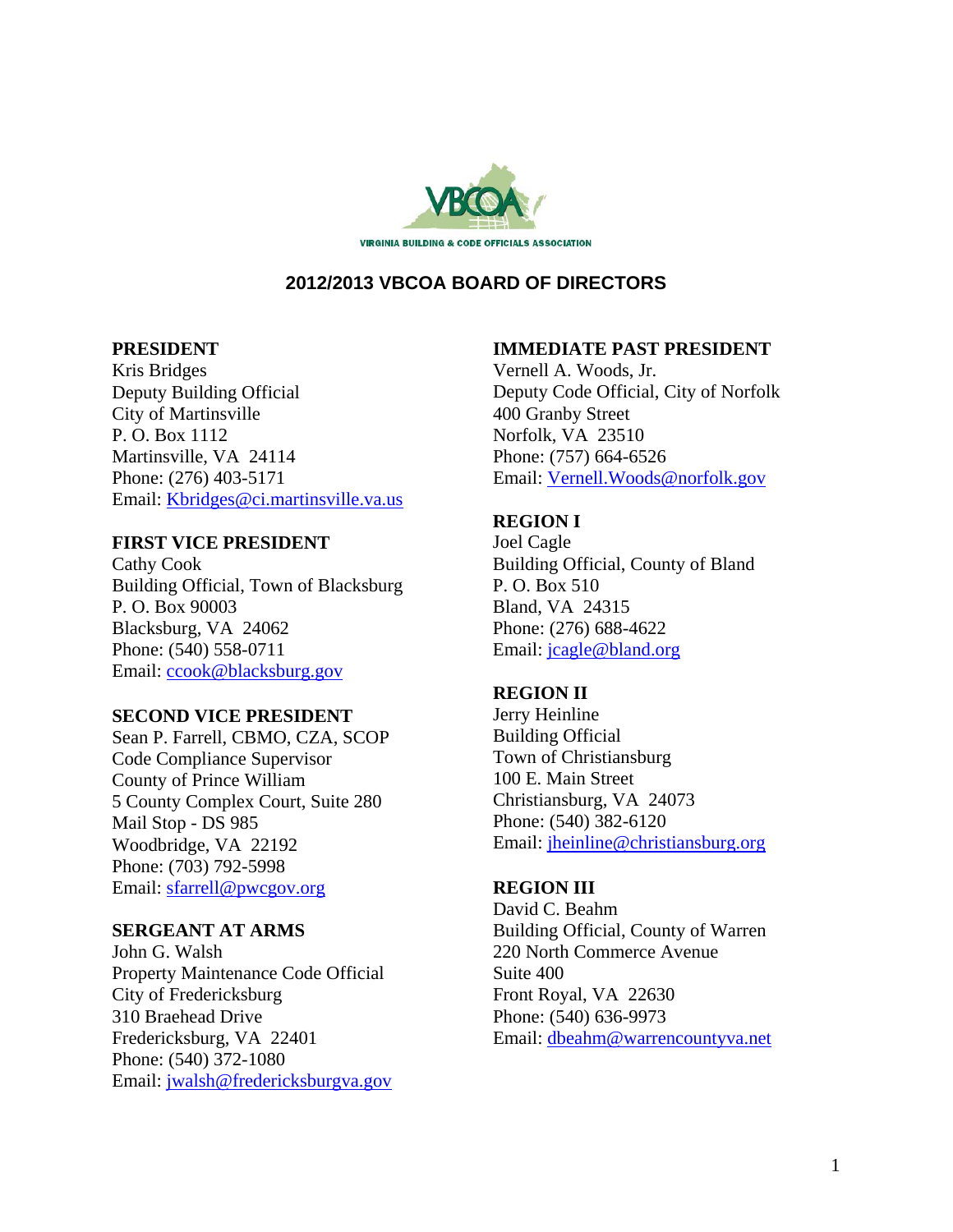### **REGION IV**

Caleb Sulzen Building Inspector County of Louisa P. O. Box 160 Louisa VA 23093 Phone: (540) 967-3430 Email: CSulzen@louisa.org

### **REGION V**

Charles Black Senior Inspector, County of Prince William 5 County Complex Court, Ste. 280 Prince William, VA 22192 Phone: (703) 792-5269 Email: cblack@pwcgov.org

#### **REGION VI**

Randy C. Pearce Building Official/Fire Official City of Emporia P.O. Box 511 Emporia, VA 23847 Phone: (434) 634-3332 Email: r.pearce@ci.emporia.va.us

#### **REGION VII**

Clarence G. Jackson Building Official, County of New Kent P.O. Box 50 New Kent, VA 23124 Phone: (804) 966-8511 Email: cgjackson@co.NewKent.state.va.us

#### **REGION VIII**

Tomas W. Coghill Building Official, County of James City P.O. Box 8784 Williamsburg, VA 23187 Phone: (757) 592-6190 E-mail: tom.coghill@jamescitycountyva.gov

#### **AWARDS AND RESOLUTIONS**

Ellis G. McKinney Chief of Inspection Services County of Arlington 2100 Clarendon Blvd., Suite 804 Arlington, VA 22201 Phone: (703) 228-3857 Email: emckin@arlingtonva.us

Darin L. Clements Building Inspector, City of Charlottesville P.O. Box 911 Charlottesville, VA 22902 Phone: (434) 970-3317 Email: Clements@charlottesville.org

## **EDUCATION**

Jim Bodnar Plans Examiner, City of Chesapeake P.O. Box 15255 Chesapeake, VA 23328 Phone: (757) 382-6431 Email: jbodnar@cityofchesapeake.net

## **ENERGY CONSERVATION**

Matt Westheimer Codes Compliance Administrator City of Williamsburg 401 Lafayette Street Williamsburg, VA 23185 Phone: (757) 757-220-6135 Email: mwest@williamsburgva.gov

#### **INTERNATIONAL BUILDING CODE**

Richard Fortner Mechanical/Plumbing Team Leader, City of Norfolk, 400 Granby Street Norfolk, VA 23510 Phone: (757) 664-6547 Email: Rick.Fortner@norfolk.gov

Andy Morris Assistant Building Commissioner Roanoke County P.O. Box 29800 Roanoke, VA 24018 Phone: (540) 772-2065 ext. 268 Email: ramorris@roanokecountyva.gov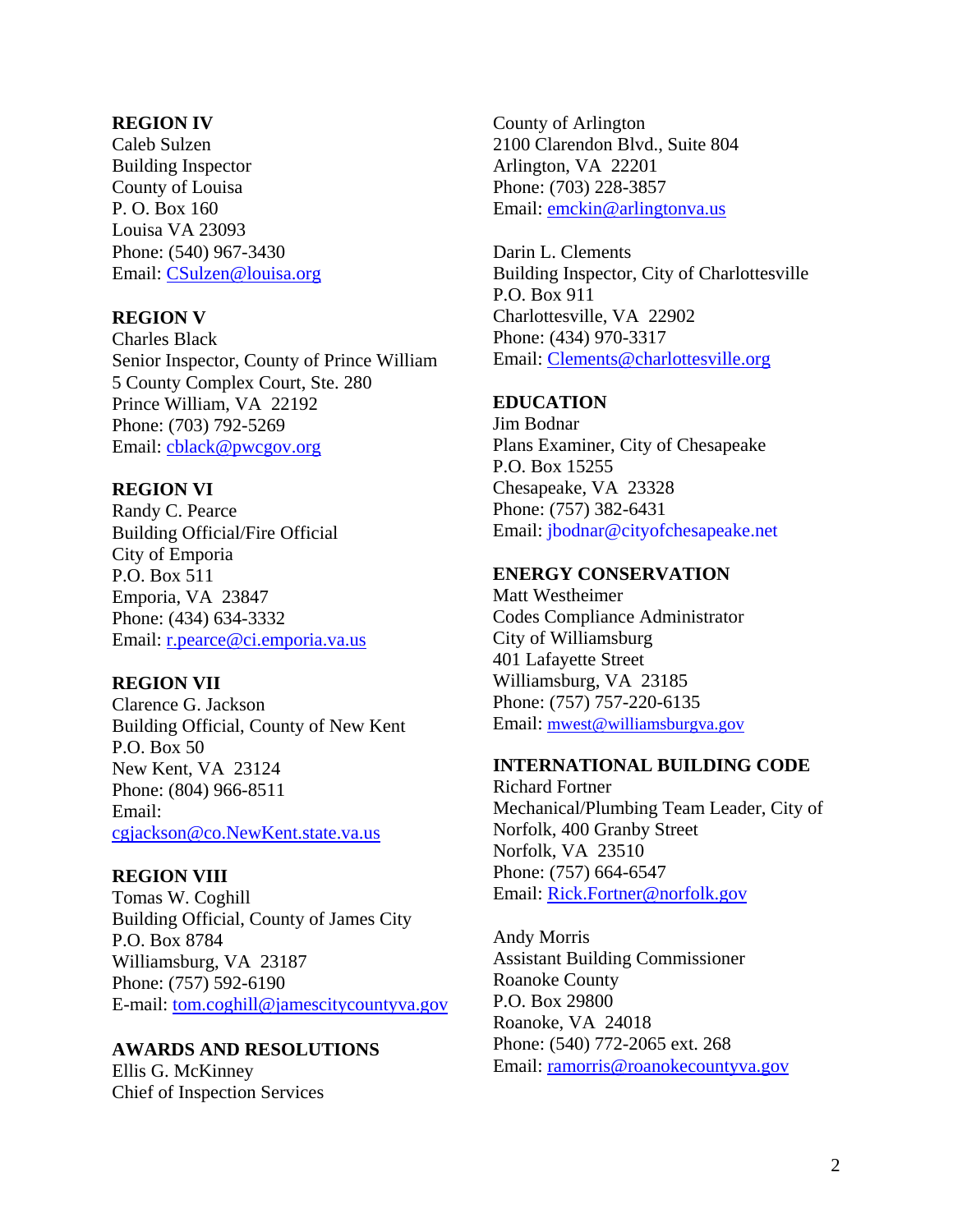## **INTERNATIONAL RESIDENTIAL CODE**

Richard A. Moore Residential Bldg. Inspector Supervisor County of Henrico P.O. Box 90775 Henrico, VA 23273 Phone: (804) 501-4978 Email: moo21@co.henrico.va.us

Charles S. Bajnai, Jr. Chief of Residential Plan Review 9800 Government Center Parkway Chesterfield, VA 23832 Phone: (804) 748-1057 Email: bajnaic@chesterfield.gov

# **LEGISLATIVE**

Ronald Clements Assistant Building Official County of Chesterfield P. O. Box 40 Chesterfield, VA 23832 Phone: (804) 751-4163 Email: clementsro@chesterfield.gov

Julie Chevalier Walton Building Official, Prince George County P.O. Box 68 Prince George, VA 23875 Phone: (804) 722-8659 Email: jwalton@princegeorgeva.org

## **MECHANCAL/PLUMBING/GAS CODE**

Shawn Strausbaugh Construction Plans Examiner County of Arlington 2100 Clarendon Blvd., Ste. 302 Arlington, VA 22201 Phone: (703) 228-3842 Email: sstrausbaugh@arlingtonva.us

## **MEMBERSHIP**

Harold Stills Plan Examiner, County of Hanover 7516 County Complex Road

Hanover, VA 23069 Phone: (804) 365-6041 Email: hastills@co.hanover.va.us

### **NOMINATIONS**

Vernell A. Woods, Jr. Deputy Code Official, City of Norfolk 400 Granby Street Norfolk, VA 23510 Phone: (757) 664-6526 Email: Vernell.Woods@norfolk.gov

### **PAST PRESIDENTS COUNCIL**

Vernell A. Woods, Jr. Deputy Code Official, City of Norfolk 400 Granby Street Norfolk, VA 23510 Phone: (757) 664-6526 Email: Vernell.Woods@norfolk.gov

# **PROPERTY MAINTENACE**

Philip Pugh City of Alexandria Property Maintenance Division Chief 301 King Street, Rm 4200 Alexandria, VA 22314 Phone: (703) 746-4229 Email: philip.pugh@alexandriava.gov

Karen Pearce Property Maintenance Inspector County of Chesterfield PO Box 40 Chesterfield, VA 23832 Phone: (804) 892-8112 Email: pearcek@chesterfield.gov

#### **PUBLIC INFORMATION**

Gregg Fields Deputy Director, City of Alexandria 301 King Street, Room 4200, Box 9 Alexandria, VA 22314 Phone: (703) 746-4185 Email: gregg.fields@alexandria.gov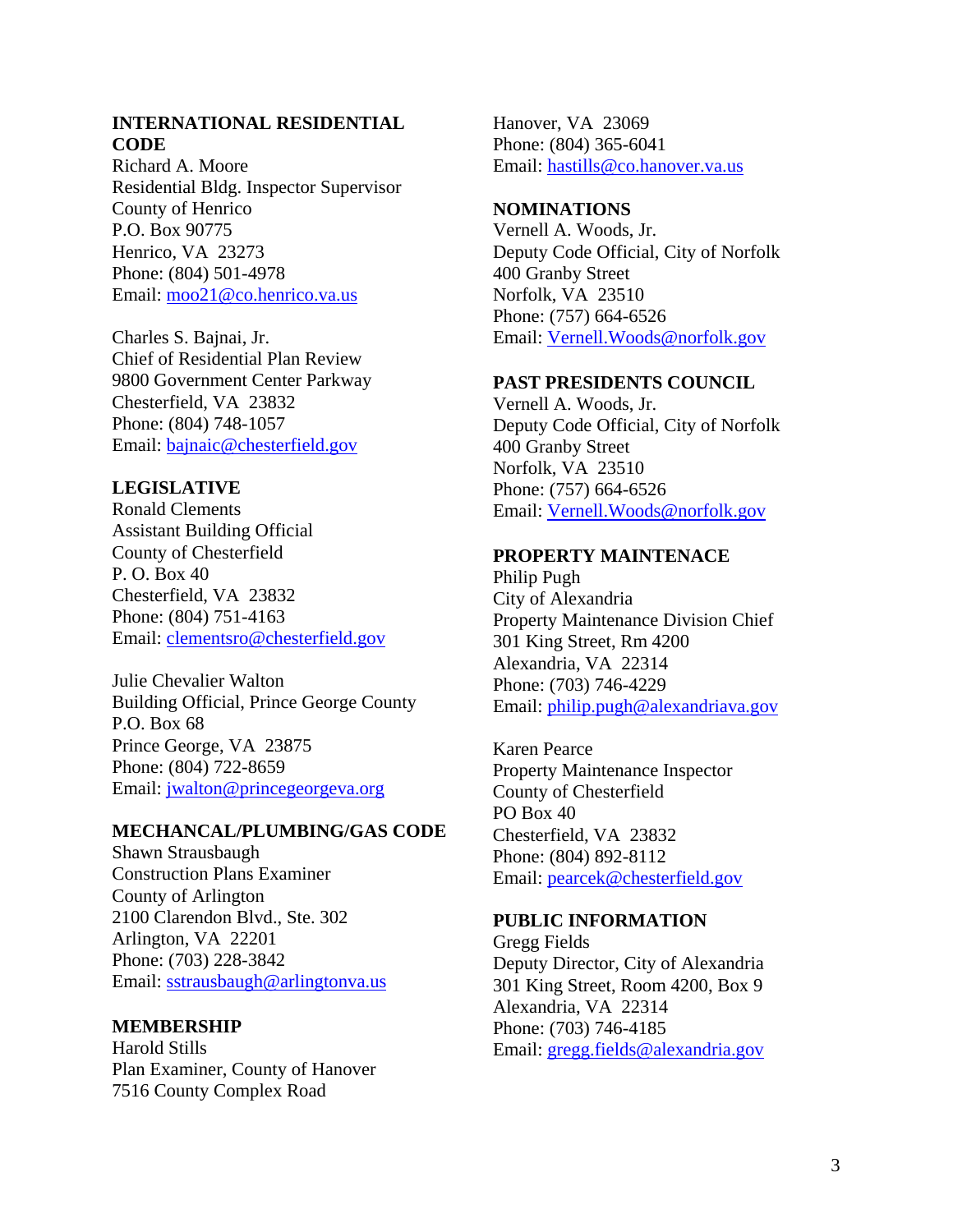## **TIME AND PLACE**

Betty Z. McDaniel Building Inspection, County of Chesterfield PO Box 40 Chesterfield, VA 23832 Phone: (804) 717-6582 Email: mcdaniel@chesterfield.gov

Syndee Groves Code Specialist, County of Fairfax 12055 Government Center Pkwy. Fairfax, VA 22035 Phone: (703) 324-1671 Email: syndee.groves@fairfaxcounty.gov

## **EX OFFICIO MEMBERS (NON-VOTING)**

# **BCAAC**

Michael D. Redifer Building Official, City of Newport News 2400 Washington Avenue, 3rd Floor Newport News, VA 23607 Phone: (757) 926-8861 Email: mredifer@nngov.com

#### **DPOR REPRESENTATIVE**

Douglas H. Murrow Commissioner of Buildings Bureau of Permits and Inspections City of Richmond 900 East Broad Street Richmond, VA 23219 Phone: (804) 646-6958 Email: douglas.murrow@richmondgov.com

#### **DIRECTOR OF REGULATORY COMPLIANCE**

Richard C. Witt Building Official, County of Chesterfield PO Box 40 Chesterfield, VA 23832 Phone: (804) 751- 4161 Email: wittr@chesterfield.gov

#### **ICC REPRESENTATIVE**

Guy Tomberlin Code Specialist, County of Fairfax 12055 Government Center Parkway, Suite 630 Fairfax, VA 22305-5504 Phone: (703) 324-1611 Email: guy.tomberlin@fairfaxcounty.gov

### **ICC REPRESENTATIVE**

William D. Dupler Deputy County Administrator for Community Development County of Chesterfield PO Box 40 Chesterfield, VA 23832 Phone: (804) 748-1611 Email: duplerb@chesterfield.gov

# **ICC REGION 7 REPRESENTATIVE**

Lynn Underwood Chief Building Official City of Norfolk 400 Granby Street, 1st Floor Norfolk, VA 23510 Phone: (757) 664-6511 Email: lynn.underwood@norfolk.gov

#### **STATE REPRESENTATIVE**

Emory R. Rodgers Deputy Director, DHCD 501 N. Second Street Richmond, VA 23219-1321 Phone: (804) 371-7151 Email: Emory.Rodgers@dhcd.virginia.gov

# **TECHNICAL REVIEW BOARD MEMBERS**

Eric Mays Building Official County of Prince William 5 County Complex Court, Suite 120 Prince William, VA 22192 Phone: (703) 792-6873 Email: emays@pwcgov.org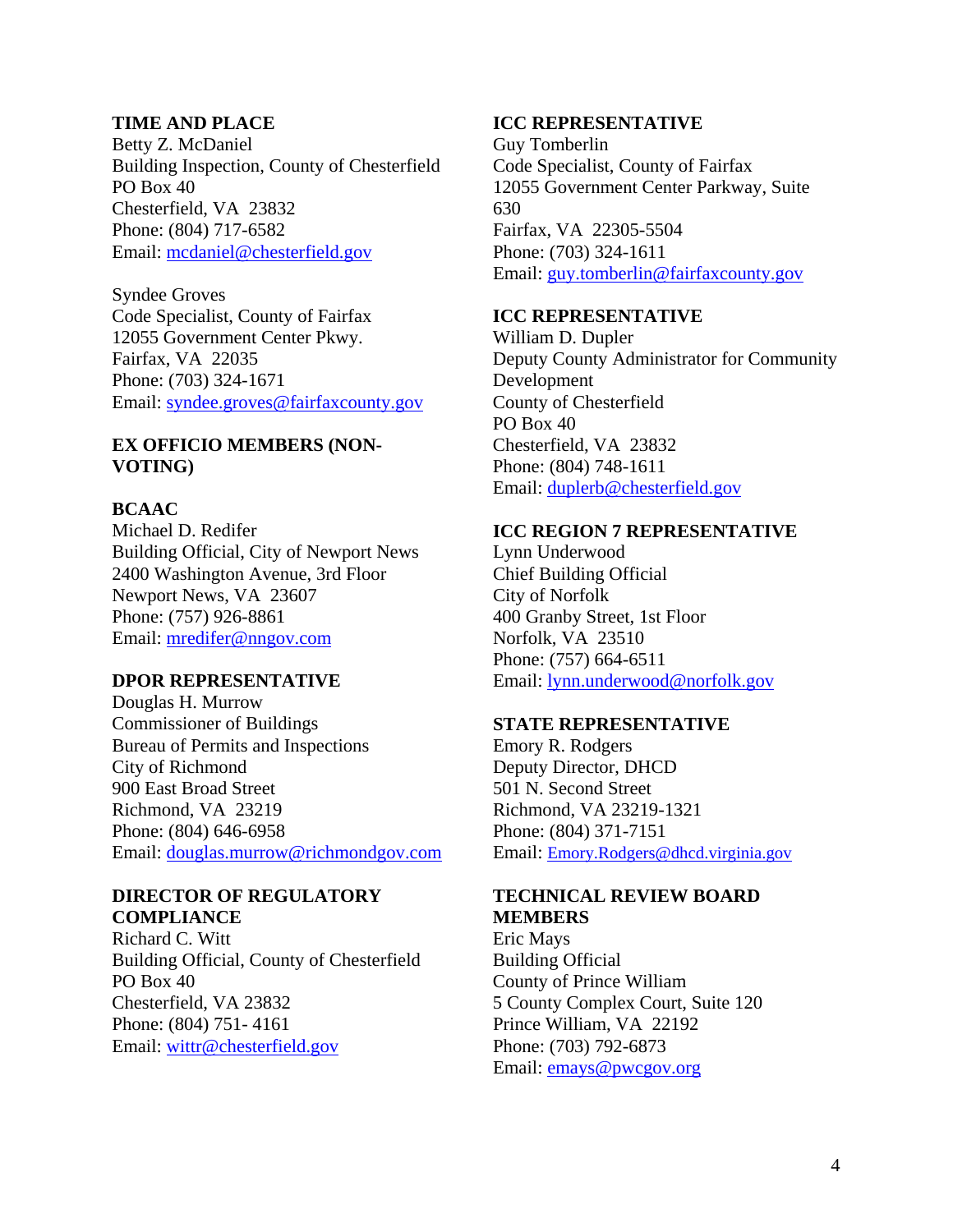J. Robert Allen, CBO Residential Plan Reviewer County of Henrico P. O. Box 90775 Henrico, VA 23273 Phone: (804) 501-4686 Email: all56@co.henrico.va.us

# **INTERNATIONAL ASSOCIATION OF ELECTRICAL INSPECTORS REPRESENTATIVE (Vacant)**

# **VIRGINIA FIRE PREVENTION ASSOCIATION REPRESENTATIVE**

James R. "Robbie" Dawson Fire Marshal, County of Chesterfield PO Box 40 Chesterfield, VA 23832 Phone: (804) 717-6838 Email: DawsonJ@chesterfield.gov

### **VIRGINIA PLUMBING AND MECHANICAL INSPECTORS ASSOCIATION REPRESENTATIVE**  Richard Grace

Engineer III, County of Fairfax 1200 Government Center Parkway, Ste. 552 Fairfax, VA 22305 Phone: (703) 324-1687 Email: richard.grace@fairfaxcounty.gov

# **WEB MANAGERS**

Joel S. Baker Building Commissioner, County of Roanoke P.O. Box 29800 Roanoke, VA 24018 Phone: (540) 772-2080 Email: jbaker@roanokecountyva.gov

Gregg Fields Deputy Director, City of Alexandria 301 King Street, Room 4200, Box 9 Alexandria, VA 22314 Phone: (703) 746-4185 Email: gregg.fields@alexandria.gov

# **AD HOC COMMITTEE CHAIRS (NON-VOTING)**

# **ADMINISTRATIVE AD HOC**

Vernell A. Woods, Jr. Deputy Code Official, City of Norfolk 400 Granby Street Norfolk, VA 23510 Phone: (757) 664-6526 Email: Vernell.Woods@norfolk.gov

John D. Catlett Director of Code Administration City of Alexandria 301 King Street, Room 4200 Alexandria, VA 22314 Phone: (703) 746-4182 Email: john.catlett@alexandriava.gov

# **CODE DEVELOPMENT REVIEW**

Cindy Davis State Building Official Department of Housing and Community Development 501 N. Second Street Richmond, VA 23219-1321 Phone: (804) 371-7161 Email: cindy.davis@dhcd.virginia.gov

Kris Bridges Deputy Building Official City of Martinsville P. O. Box 1112 Martinsville, VA 24114 Phone: (276) 403-5171 Email: Kbridges@ci.martinsville.va.us